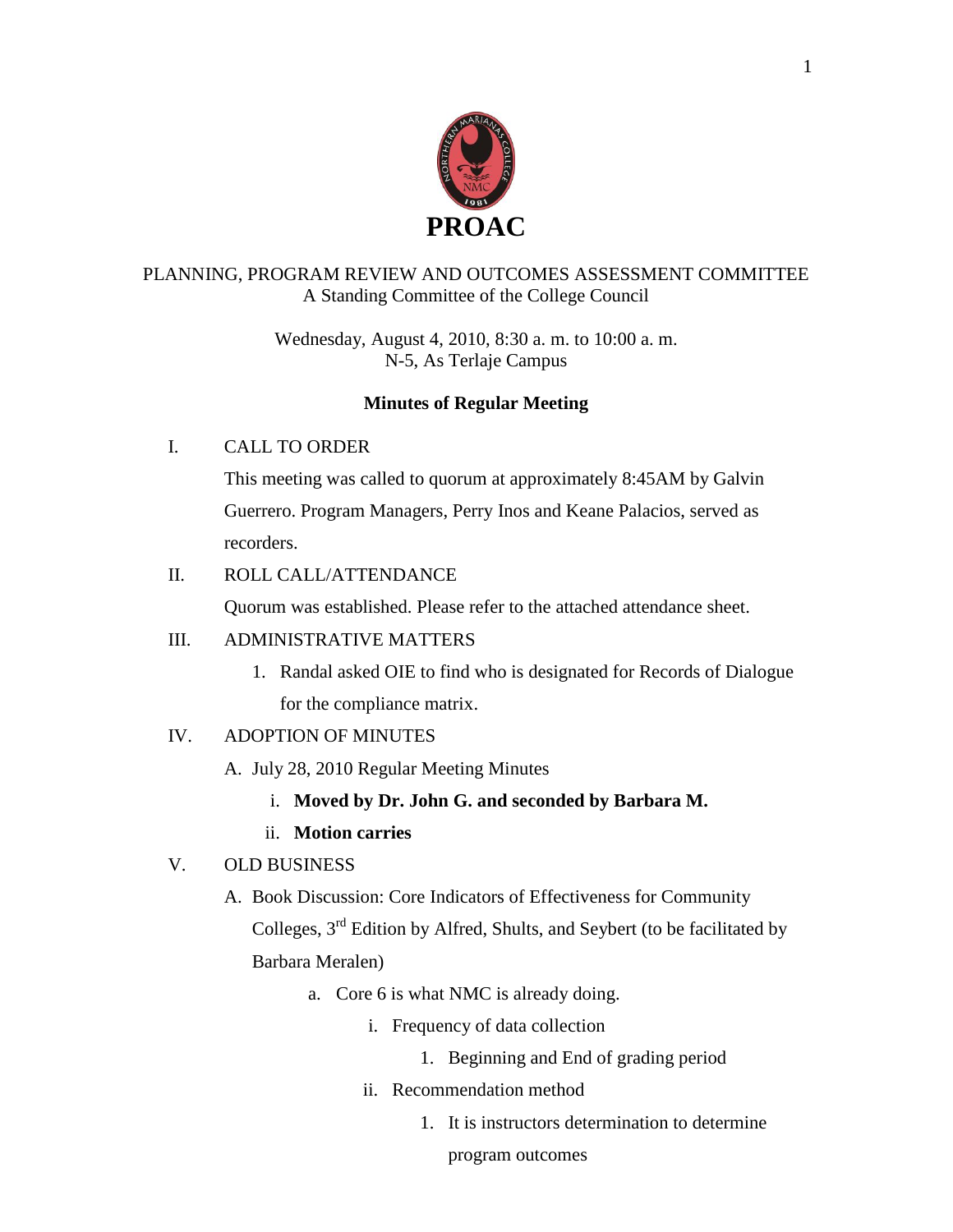- 2. Course to course bases is determined by the department
- iii. Ultimate goal is how we are preparing the students for life after college.
- B. Cycle 2 of Program Review—Records of Dialogue update
	- i. Perry Stated that 78% have submitted.
		- o Continue discussion to address Records of Dialogue recommendations to PROAC
- C. Cycle 3 of Program Review—update
	- i. Galvin stated that columns  $4 \& 5$  have been slow in

submission and OIE Delta Force had compliance visits with the following findings:

- a. Group A&B
	- i. Workload
	- ii. Training
	- iii. Turn-over
- b. Group C
	- i. Leadership
	- ii. Workload
	- iii. High turn-over
	- iv. Training
- c. Group D
	- i. Leadership
	- ii. High turn-over

### ii. **MOTION:**

**a. To communicate PROAC's concerns to MGT and CC to how high turnover rates, constituency, continuity, and completion of** 

#### **deliverables be addressed.**

- **b. Motion Carries**
- iii. Galvin will email postponement deadline to Campus Community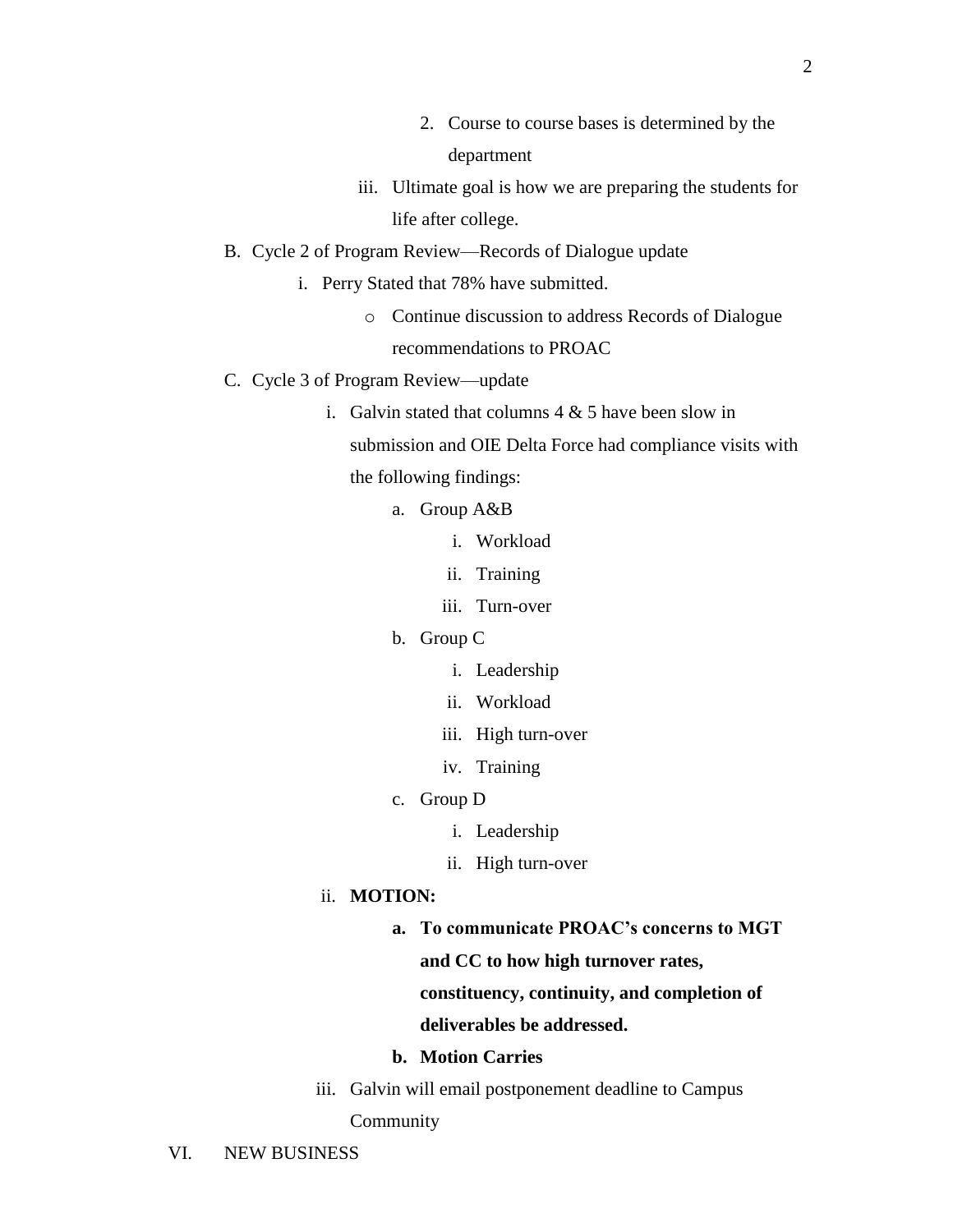#### A. PROAC prioritizing FY2011 Budgets Presentation by: Galvin (Chair)

- ii. Programs Rank outcomes
	- o Value-driven
		- A. What outcomes are most important for our

program?

- o Need-driven
	- A. Which outcomes need more attention in this next cycle?
- o Performance-driven
	- A. Which outcomes we successfully achieve and

want to spur on with additional resources

- iii. Programs rank respective budget items
	- o Ranking matrix
		- A. Value
		- B. Need
		- C. Performance
- iv. Programs score respective budget items
	- o Scoring Matrix
		- A. Budget items with the highest scores rank

#### highest

- v. Programs must take ownership of the decision
- VII. OTHER MATTERS
	- A. Accreditation Update
- VIII. ADJOURNMENT
	- The meeting was adjourned at 10:11AM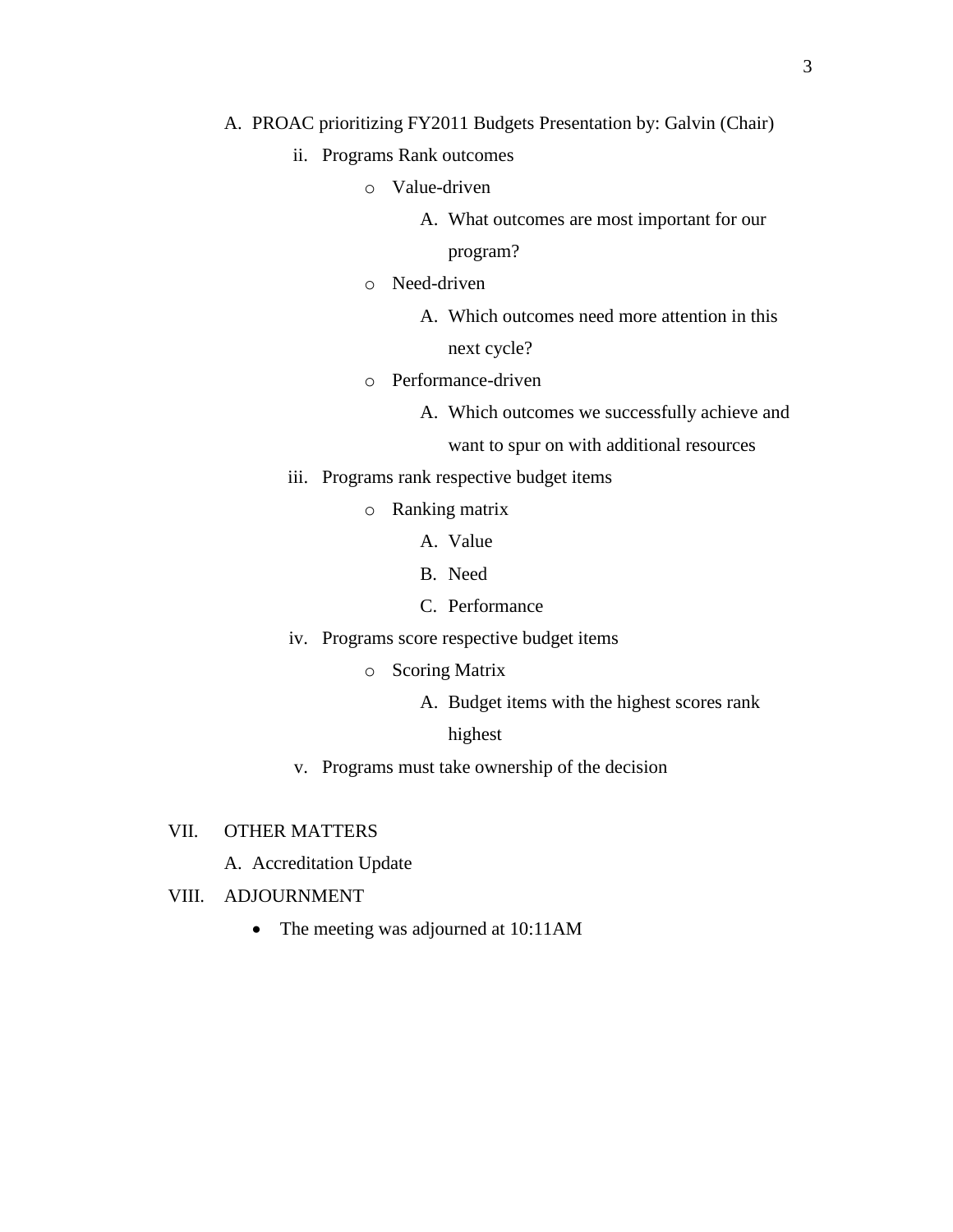## **PROAC**

# **Regular Meeting/Work Session**

**Date: 08/04/10 Day: Wednesday Time: 8:30AM to 10:00AM Place: N-5**

# **SIGN-IN SHEET**

|     | <b>NAME</b>                                         | TITLE                                                         | <b>SIGN/INITIAL</b>                       |  |  |
|-----|-----------------------------------------------------|---------------------------------------------------------------|-------------------------------------------|--|--|
| 1.  | <b>Galvin Guerrero</b>                              | Director of Institutional Effectiveness<br>(PROAC Chair)      | <b>PRESENT</b>                            |  |  |
| 2.  | <b>Daniel Kintol</b>                                | Student/ASNMC Vice President/Acting<br><b>ASNMC</b> President | <b>PRESENT</b>                            |  |  |
| 3.  | <b>Lorraine Cabrera</b>                             | <b>Interim NMC President</b>                                  |                                           |  |  |
| 4.  | <b>Barbara Merfalen</b>                             | Dean, Academic Programs and<br>Services                       | <b>PRESENT</b>                            |  |  |
| 5.  | <b>Leo Pangelinan</b>                               | Dean, Student Services                                        | <b>PRESENT</b>                            |  |  |
| 6.  | <b>Ross Manglona</b>                                | Acting Dean, Community Programs and<br>Services               |                                           |  |  |
| 7.  | <b>Henry Hofschneider</b>                           | Chief Financial and Administrative<br>Officer                 | PRESENT (represented by Skep<br>Palacios) |  |  |
| 8.  | <b>Jennifer Barcinas/ Martin</b><br><b>Mendiola</b> | Staff Representative, Rota Instructional<br>Site              | <b>PRESENT</b>                            |  |  |
| 9.  | Maria Aguon/<br><b>Rose Lazarro</b>                 | Staff Representative, Tinian<br><b>Instructional Site</b>     |                                           |  |  |
| 10. |                                                     | Faculty Representative, School of<br>Education                |                                           |  |  |
| 11. | <b>Marian Tudela</b>                                | Vice President of the Faculty Senate/<br>Permanent Proxy      |                                           |  |  |
| 12. | <b>Dean Papadopoulus</b>                            | Faculty Member (Appointed by<br><b>Faculty Senate)</b>        |                                           |  |  |
| 13. | Dr. John Griffin                                    | Faculty Member (Appointed by<br><b>Faculty Senate)</b>        | <b>PRESENT</b>                            |  |  |
| 14. | <b>Eric Johnson</b>                                 | Faculty Member (Appointed by<br>Faculty Senate)               | <b>PRESENT</b>                            |  |  |
| 15. | <b>James Kline</b>                                  | Faculty Representative, Academic<br>Council                   | <b>PRESENT</b>                            |  |  |
| 16. | <b>Randall Nelson</b>                               | Vice President of Staff Senate                                | <b>PRESENT</b>                            |  |  |
|     | <b>OTHERS PRESENT</b>                               |                                                               |                                           |  |  |
|     | Keane Palacios                                      | Program Coordinator, OIE                                      | <b>PRESENT</b>                            |  |  |
|     | Perry Inos                                          | Program Coordinator, OIE                                      | <b>PRESENT</b>                            |  |  |
|     | Lisa Hacskaylo                                      | Institutional Researcher, OIE                                 | <b>PRESENT</b>                            |  |  |